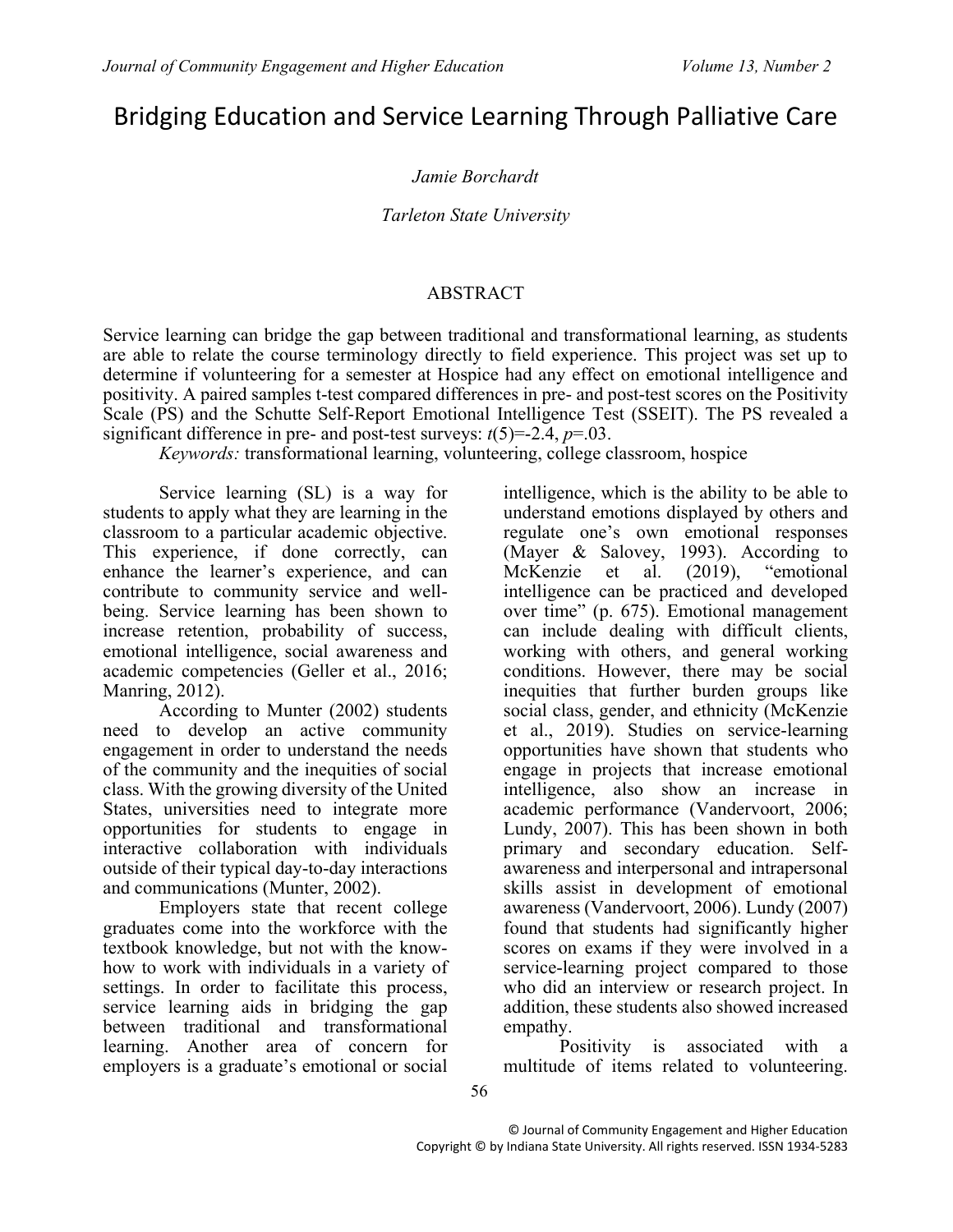Service learning provides opportunities for the student to develop a positive outlook on life, and foster emotional and social intelligence. Service learning or volunteering in outside organizations related to the field are often linked with increased happiness, as it often leads to a greater development of empathy and positive social awareness (Geller et al., 2016). According to Caxton-Oldfield and Jones (2013), volunteering is often attributed to an activity that makes a person feel good about themselves (p. 467). It is something that has been studied in depth at the palliative care level, due to the amount of time and money that goes into training a volunteer. Psychology is a very broad field, in which future employees may seek out jobs dealing with the public in a variety of capacities. Increasing emotional intelligence is correlated with positivity in job and life satisfaction. When a person is self-aware, they are more likely to choose appropriate career paths and relationships that meet their personal needs (Vandervoort, 2006).

For purposes of this research, students were asked to volunteer with Hospice, so each learning goal below is related to the Hospice experience. The American Psychological Association has identified a set of learning goals that provide the framework for the completion of a successful undergraduate program. The goals are: A knowledge base in psychology, scientific inquiry and critical thinking, ethical and social responsibility in a diverse world, communication and professional development (APA, 2013).<br>Service learning and volunteering at learning and volunteering at community locations can help address each one of the above goals. The knowledge base in psychology is related to understanding that the "students should demonstrate fundamental knowledge and comprehension of major concepts, theoretical perspectives, historical trends and empirical findings…" (APA, 2013, p. 17). Students who apply what they are learning in the classroom to a service-learning experience are likely to expand on their understanding of the concepts and terminology within the textbook content. The

second goal, scientific inquiry and critical thinking, is related to students' basic understanding of interpretation and application of behavior and understanding research. Students who volunteer are exposed to these behaviors first-hand. For example, if a student were to volunteer with Hospice, when learning about Elizabeth Kübler-Ross's death and dying model, he or she could experience the client's stages of grief instead of just reading about and researching these items. Goal three is related to ethical and social responsibility in a diverse world. A student who works with Hospice will learn how to deal with difficult situations related to death, not only with the patient but with the family and staff assigned to work with the patient. They must also learn to work with individuals who are often outside of their own age and social class, as they work with the individual, the family, the Chaplin, nurses, and doctors. These students get to experience a variety of behaviors and multicultural differences within this population. In addition, these students must learn how to work within the laws of the Health Insurance Portability and Accountability Act of 1996 (HIPAA) associated with the patient Privacy Act. The fourth goal is related to communication. This is an important factor, as the students are put into difficult situations with someone they have never met prior to this experience. They must learn how to communicate with an individual who is in the final stages of life, and is going through a range of emotions. In addition, the students must have close contact with the Hospice volunteer coordinator, the nurses, and any individual related to the patient's care team. Finally, the last goal is professional development. This is related to developing skills that will foster future success in employment or graduate school. Training, experience, and the ability to deal with difficult circumstances are extremely beneficial skills that students gain while working with Hospice.

For the purposes of this research study, graduate students in a Social Psychological Processes course were given a semester-long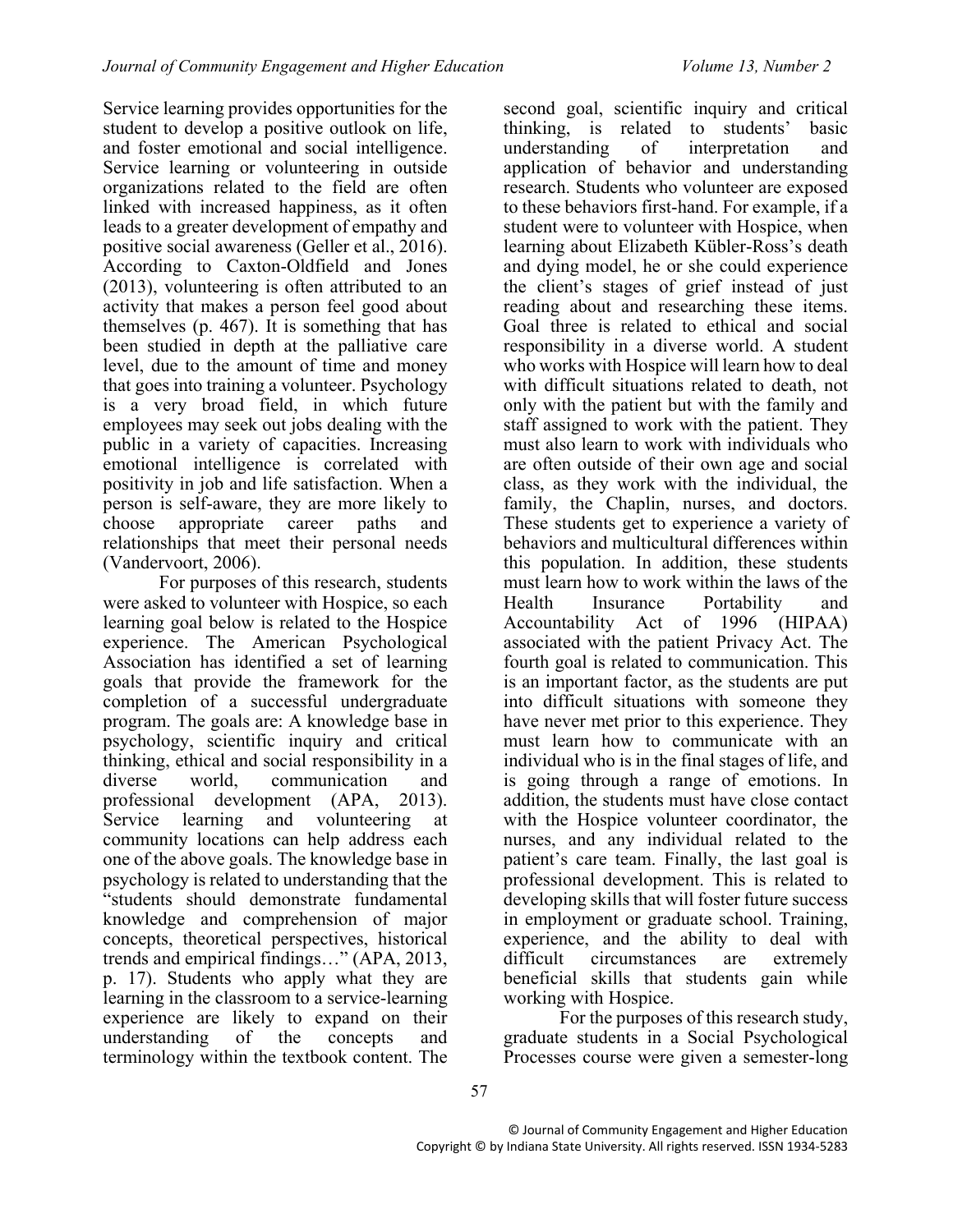assignment related to service learning and volunteering. Students were required to use two textbooks in this course. One was a social psychology textbook, to facilitate the understanding of social psychology termino logy. The second textbook was a socialproblems service-learning textbook. The social problems book facilitated under standing of social inequities and fostering service learning in a sociological perspective. These students were required to pair what they were learning in the course with outside experiences in a real-world setting. Students in the course were required to volunteer at a Hospice location of their choice; however, most worked for one particular Hospice company given the proximity to their relative living location. The course was online, with requirements to volunteer on a weekly basis. Students were contacted upon registering for the course to discuss the requirements of the volunteer process, as this would be a majority of their grade in the course. Discussion boards played a big part in the development of course engagement [\(see Appendix\)](#page-8-0). Students were asked to relate the volunteer experience directly to the social psychology textbook information. The discussion board postings and number of hours completed at the volunteer site were part of the grade in the course, so ability to connect the servicelearning project to course content was assessed in each assignment. In addition, this connected students to each other in an online environment. These students were asked to keep all information confidential by removing patient information and any form of identification. Students were required to respond to other students, thus creating a community of volunteers among the group. Some discussion boards required video uploads, further engaging students in the practice of discussing difficult situations and directly applying them to coursework while facilitating communication skills. Prior to offering services to Hospice, the researcher determined best practices for providing care to those who are terminally ill, and found that positions like this can often take a toll on the

volunteer. According to Van Campen, de Boer, and Iedema (2013), working 1-5 hours per week is the most beneficial for volunteers in palliative care. Engaging in this amount of activity is beneficial for the person's satisfaction ratings as well as their retention with the organization (Claxton-Oldfield & Jones, 2013). It is for this reason that the student volunteers were asked to commit to 3 hours per week, which is the same amount of time that they would have dedicated to a faceto-face course meeting.

#### **METHODS**

### **Participants**

<span id="page-2-0"></span>A total of six graduate students participated in the service-learning and volunteer experience from start to finish. The course started out with 12 students, and six individuals completed the course at the end of the semester. Some students dropped the course in the very beginning upon finding out about the mandatory volunteer requirements in the course. All students were part of an online Social Psychological Processes course within the Department of Psychological Sciences. Students were required to volunteer with Hospice for a minimum of 3 hours per week during the semester. Five females and one male participated in the final process, and gave consent to participate in the research process. Students did not have to complete the survey, but all chose to do so. In order to compare preand post-test surveys, students who did not finish the course were not included in this research. The age of the participants ranged from 22-29, with a mean age of 24. Since this was an online course, participants lived in a variety of locations across central Texas.

### **Materials**

The course took place online, so participants had to have access to a Blackboard learning platform to complete the exams and discussion board postings [\(see](#page-8-0)  [Appendix](#page-8-0) for discussion board prompts). Two textbooks were used for this course: *Social Problems: A Service Learning Approach* by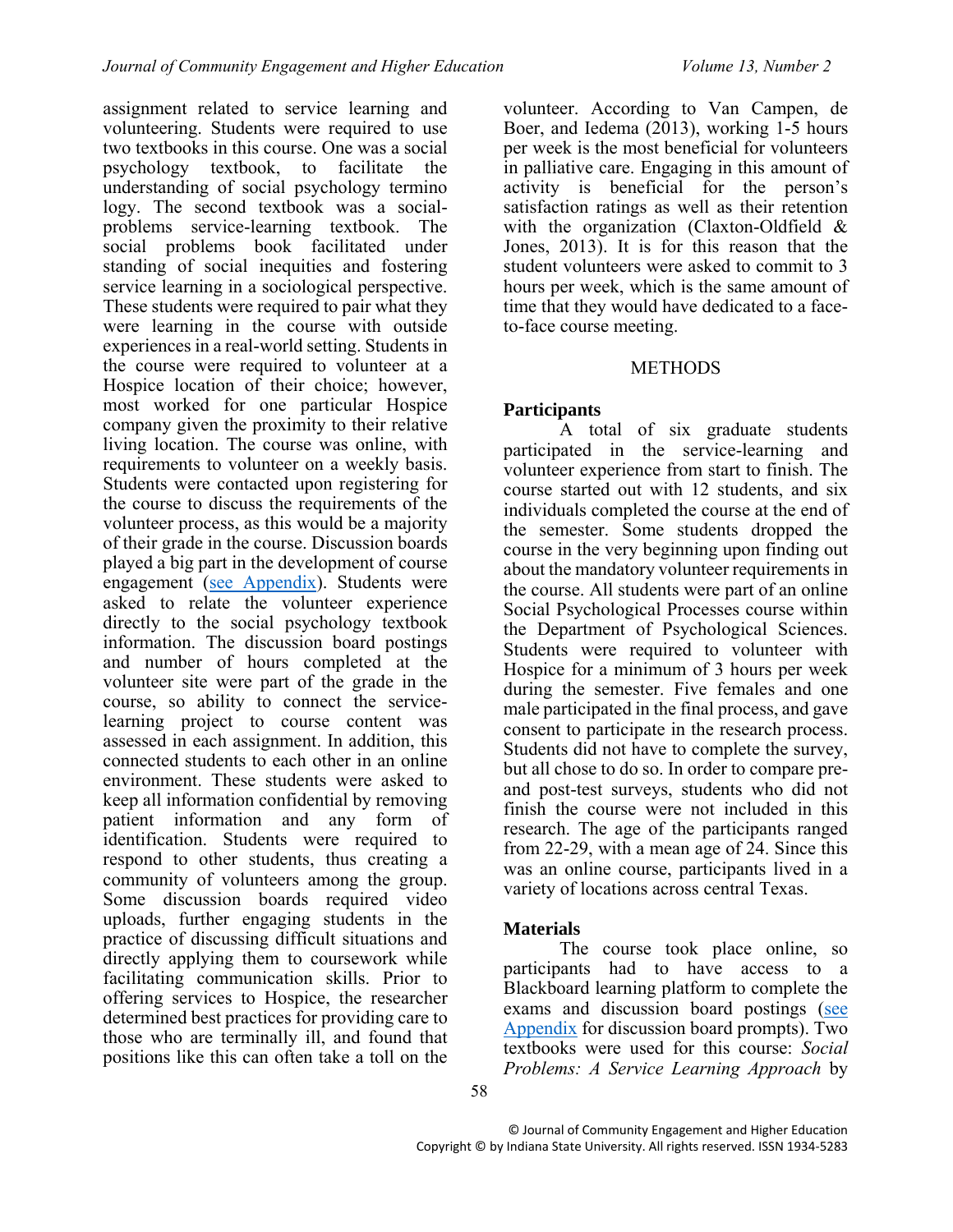Corey Dolgon and Chris Baker, and a free open access textbook called *Principles of Social Psychology*.

The Schutte Self-Report Emotional Intelligence Test (SSEIT) was used in order to measure emotional intelligence. There are four sub-scales including emotion perception, utilizing emotions, managing self-relevant emotions, and managing others' emotions. This is a 33-item, 5-point Likert scale that allows individuals to self-report from 1 (strongly agree) to 5 (strongly disagree). Each sub-scale is scored for a grand total score, which can range from 33-165. The higher the score, the higher the emotional intelligence.

The Positivity Scale (PS) was utilized to measure positivity among students in the course. The PS is a 15-item, 5-point Likert scale that allows individuals to choose between the numbers of 0 (never agree) and 4 (always agree). Questions related to the PS are associated with personal optimism and external security, and scores can range from 0- 60. A higher score indicates a higher positivity rating.

#### **Procedure**

This project was associated with an Engaged Scholars program, which is supported by the university. The realm of the project encompasses a plan to support faculty in developing overlap between the academia and a community project that serves a population in need. Hospice was a location that was determined to have a high need for support, as they do not have a lot of volunteers available to support the terminally ill population. This Hospice location had reached out to the university in an attempt to gain volunteer support. Faculty applicants could apply to the Engaged Scholars program or be recommended. If numerous recommendations or applications were received, the College level Dean would recommend the final applicant. Participants attended six informational workshops during the fall semester in preparation for the project. During the spring semester, the scholars had to implement the project and present the final results at the Engaged Scholars Academy showcase.

To prepare for a non-traditional course setup, emails were sent to the students one month prior to the start of the semester. This informational email was sent to prepare the students for the service-learning and volunteer experience expectations. The main goal of the email was to encourage completion of the paperwork and the background check process so that volunteer hours could begin during the first week of classes.

Students had to complete a background check, volunteer training, and medical testing to make sure they were a good fit for the organization. Once all background checks were completed, students were given an identification badge to check into the facilities that they would be volunteering with. Patients were selected by Hospice if they were in need of additional human interaction, as these patients were determined to have little to no visitation from family or friends. At the time, the main Hospice organization that we worked with had two volunteers for three large counties, and approximately 30 people were in need of volunteer services.

This study set out to measure positivity and emotional intelligence with volunteers at Hospice in a pre- and post-test survey. The pre-test surveys were sent out during the beginning of the spring semester to the students. The pre-test survey consisted of a few demographic questions, such as age, gender, and past volunteer experience. In addition, students were asked to take the SSEIT and the PS. The exact same post-test surveys were sent out at the end of the semester upon the completion of the students' Hospice experience. This process allowed the researcher to assess differences in the SSEIT and PS over the course of a 4.5-month period.

#### **RESULTS**

A paired samples t-test was used to compare the mean differences in the pre- and post-test survey scores on the PS and SSEIT. With the SSEIT, participants scored slightly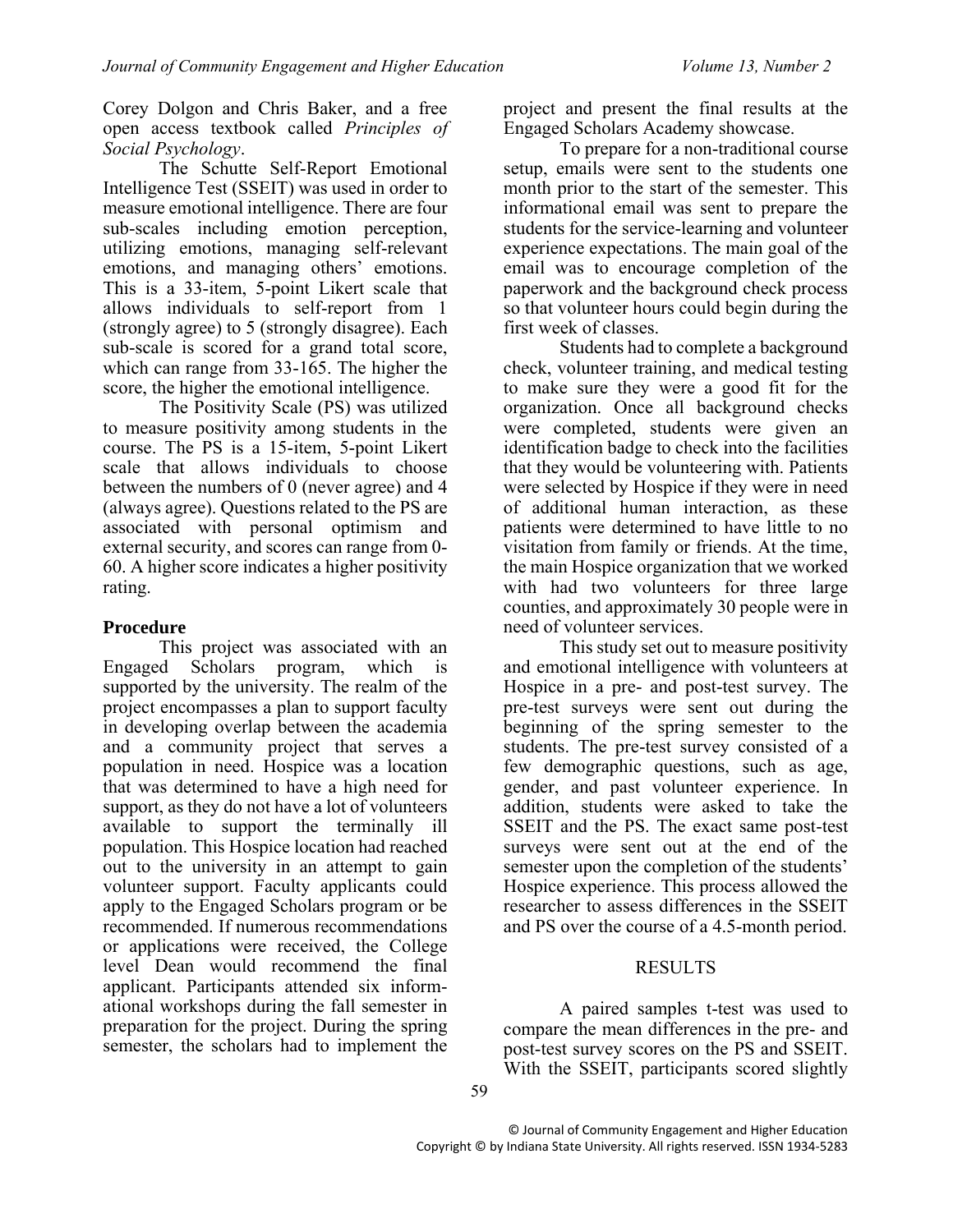higher on the post-test survey (*M*=139.33, *SD*=11.94) than on the pre-test survey (*M*=136.33, *SD*=12.19). Cohen's effect size value  $(d=0.42)$  suggested a small to moderate significance  $95\%$  CI  $[-\infty, -0.30]$ . The assumption of normality was not violated, as assessed by Shapiro-Wilk's test (*p*=0.713). Although scores slightly increased, there were no significant differences in the pre- and posttest survey results on the SSEIT,  $t(5)=1.035$ , *p*=.17 (see Figure 1).





The Positivity Scale revealed that participants scored higher on the post-test survey  $(M=48.16, SD=3.06)$  than on the pretest survey (*M*=46.66, *SD*=3.20). Cohen's effect size value (*d*=0.98) suggested a large significance and high practical significance, 95% CI [-∞,-0.11] . The assumption of normality was not violated, as assessed by Shapiro-Wilk's test (*p*=0.389). There was a significant difference in the pre- and post-test survey results on the Positivity Scale, *t*(5)=- 2.4, *p*=.03 (see Figure 2).

A Bayesian paired samples t-test was also used to quantify the evidence for the hypothesis that participants scored higher on the post-test SSEIT and Positivity Scale than on the pre-test. Items were placed into the program called *Just Another Statistics Program* (JASP) for computation. For the

Positivity Scale, a Bayes factor of B10 =  $3.5$ indicates that the observed data are 3.5 times more likely under the alternative hypothesis than the null hypothesis (see Figure 3). According to the Bayesian classification scheme, this constitutes moderate evidence for the changes related to the pre- and post-test survey on the Positivity Scale (Jeffreys, 1961).

For the SSEIT, a Bayes factor of B10=.90 indicates that the observed data shows slight evidence for the null hypothesis.

#### **Figure 2.** *Positivity Pre- and Post-test*



**Figure 3.** *Bayes Inferential Plot for Positivity Scale*



© Journal of Community Engagement and Higher Education Copyright © by Indiana State University. All rights reserved. ISSN 1934-5283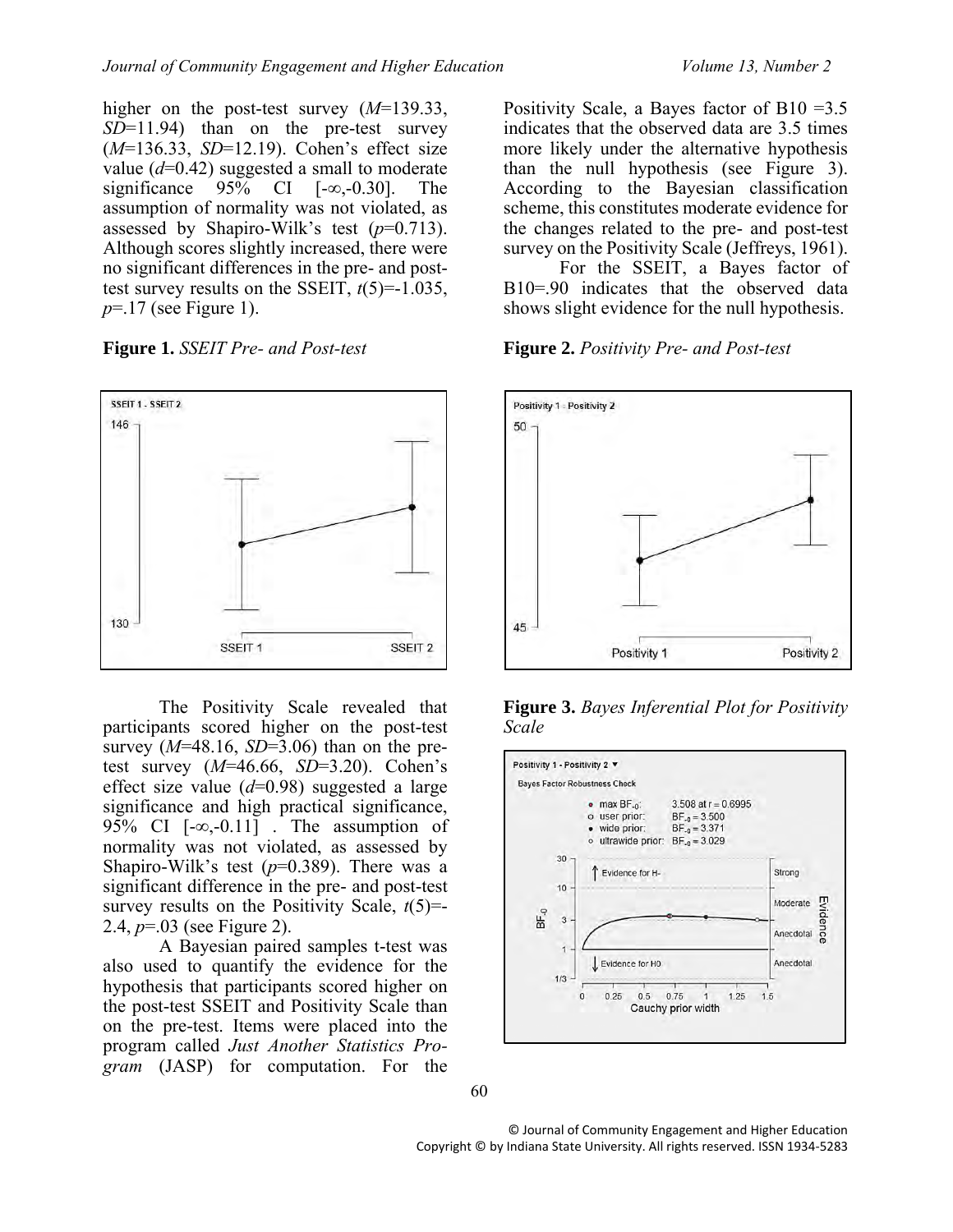#### DISCUSSION

Positivity and SSEIT scores were relatively high prior to beginning the servicelearning project. This may be due to the fact that these were graduate students, or other factors outside of the realm of this survey. The Positivity Scale ranges from 0-60, and our students had a mean score of 46.66 on the pretest survey. The SSEIT has a range from 33- 165, and our students had a mean score of 136.33 on the pre-test survey. This was slightly higher than the normed data mean (*M*=133.6, *SD*=12.83) (Borchert, 2018).

Emotional intelligence can be beneficial in academia, personal life, and work-related areas. Students were exposed to relationship building opportunities with a terminally ill patient, and conversations were had with doctors, nurses, staff, the volunteer coordinator, and chaplain. The volunteer coordinator had forms for students to fill out each week to evaluate the patient's overall mood and needs. These activities directly related to emotional situations, and patient and personal goals. Students were asked what they would like to gain from this, and they were asked to determine what the patient would like to gain from the experience. At the heart of emotional intelligence lies the potential for growth within the individual. According to Vandervoort (2006), this facilitates interpersonal and intrapersonal intelligence, which ties back to the APA Psychology domains mentioned above and future decision-making.

Discussion board postings were a large part of the service-learning piece of the course. A lot of classes incorporate volunteering, but students need to see the connection between the textbook and the experience. Students in the Social Psychological Processes course had to create discussion board postings, respond to their peers, and engage in video discussions. In order to bridge the connection between the items that students were learning in the course to the volunteer and service-learning piece, regular discussion board postings were assessed during the course of the semester [\(see](#page-8-0)  [Appendix\)](#page-8-0). Each of the discussion board topics pulled in terminology from the social psychology textbook. Items such as altruism, self-concern, social influence, reciprocal altruism, general adaptation, fundamental attribution error, and behaviors and perceptions were explored in an atypical way. Normally, students will simply use course materials such as textbooks or supplement articles to pull in additional examples, but these students were able to learn about terminology and apply it directly to the Hospice situation. In addition, their textbook, *Social Problems: A Service Learning Approach*, provided a great way to incorporate a sociological perspective related to world problems. This was beneficial in addressing social inequities such as poverty, inequality, race, gender, and sexuality, among others.

Students can certainly benefit from a short-term service-learning experience in more ways than what the surveys and discussion boards have captured. According to Lundy (2007), students develop increased empathy in service-learning projects. One of the main reasons to require a service-learning project is to give students the opportunity to acquire marketable skills. Students who volunteer with Hospice are exposed to a variety of difficult situations, and therefore gain experience in an area that may help prepare them for social and behavioral employment settings. Psychology in itself is extremely broad, so engaging in activities of this nature is absolutely necessary. When faculty require service learning, it facilitates growth in both the academic and personal realm (Vandervoort, 2006). Students are not likely to seek out these opportunities, and sometimes a course requirement is what they need to make the connection between the textbook and the real-world setting. Some students will continue to volunteer at the required location, while others may have learned that they do not want to work in that particular setting. Either way, both are valuable insights for future career aspirations.

There were quite a few limitations in this study that future research needs to address. First, the number of students completing this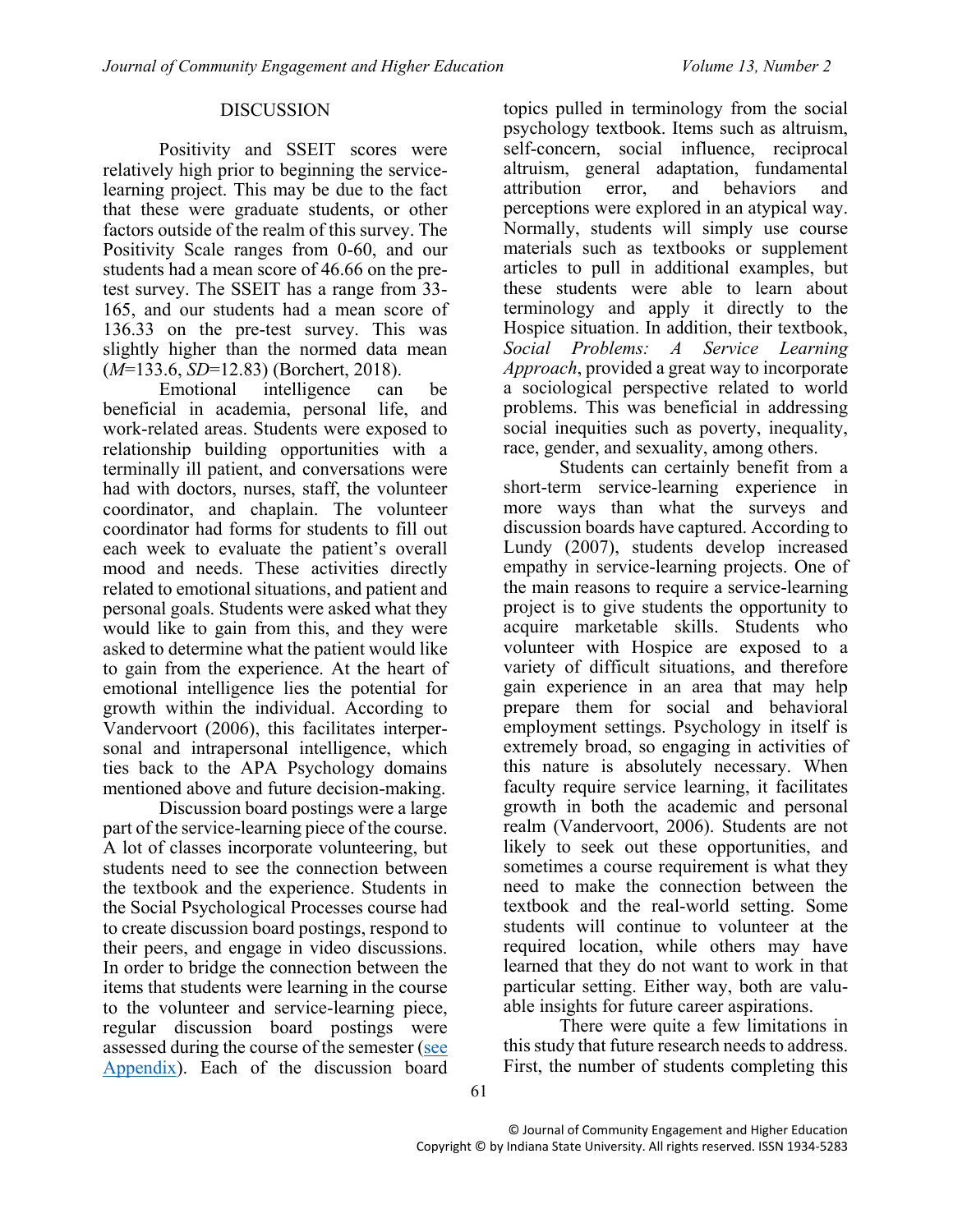project was very small. The project started out with a larger number of students, and dropped to half of the initial enrollment for the course. This number is not something that could have been modified; however, it is still beneficial to the current literature in service learning. The diversity of the population needs to be expanded, as this included only graduate students and had one male participant. It would be extremely valuable to work with an Introduction to Psychology course with a wide variety of majors, and do a comparison study between majors outside of Psychology. One anticipated problem might arise with commitment to the profession if the student was a freshman. This study focused on graduate students, because in a profession like Hospice, consistency and commitment are a key factor for an individual who is terminally ill. In addition, even in the graduate level course, half of the original students dropped the course, and this could be associated with the volunteer location at Hospice. The next project will include areas outside of Hospice, although students will continue to volunteer in locations that offer difficult situations to work with, as this was the purpose of the project. The overall goal with this particular Engaged Scholars project was to prepare students for workforce programs that deal with difficult situations on a daily basis, make students aware of community needs, and allow them to connect the terminology of the textbook with a service-learning piece. Overall, this project was able to provide students the opportunity to deal with many areas related to a variety of these goals, which was indeed a success.

#### **CONCLUSION**

This study found that both the volunteer and the Hospice patient can teach and learn from each other. These students were able to develop an awareness of social responsibility in the field, and an awareness of organizations in which they could potentially work with one day. In addition, the students were able to provide a much-needed service to

individuals who were transitioning into the final stage of life.

Overall, positivity and emotional intelligence increased from pre- and post-test surveys. The biggest takeaway from this is the experience that students gain from volunteering at a location where difficult situations may arise. Exposure to nurses, doctors, chaplains, families and Hospice staff teach students communication techniques, and give them new perspectives working with a vast group of professionals. In addition, student learning soars to a new level when they are exposed to a service-learning project that incorporates their textbook with real world experiences. Universities should consider offering more coursework like this to increase marketable skills related to service-oriented majors. In the future, it would be very helpful to increase the volunteer numbers and conduct a larger scale project.

#### **REFERENCES**

- American Psychological Association. (2013, August). *APA Guidelines for the undergraduate psychology major* (Version 2.0)*.* [http://www.apa.org/](http://www.apa.org/%20ed/precollege/about/psymajor-guidelines.pdf)  [ed/precollege/about/psymajor](http://www.apa.org/%20ed/precollege/about/psymajor-guidelines.pdf)[guidelines.pdf](http://www.apa.org/%20ed/precollege/about/psymajor-guidelines.pdf)
- Borchert, K. (2018, June 1). *User manual for Inquisit's Schutte Self-Report Emotional Intelligence Test.* [https://www.millisecond.com/downlo](https://www.millisecond.com/download/library/v5/sseit/sseit.manual) [ad/library/v5/sseit/sseit.manual](https://www.millisecond.com/download/library/v5/sseit/sseit.manual)
- Claxton-Oldfield, S., & Jones, R. (2013). Holding on to what you have got: Keeping hospice palliative care volunteers volunteering. *American Journal of Hospice and Palliative Medicine, 30*(5), 467–472. https://doi. org[/10.1177/1049909112453643](http://dx.doi.org/10.1177/1049909112453643)
- Dolgon, C., & Baker, C. (2011). *Social problems: A service learning approach*. Sage Publications.
- Geller, J. D., Zuckerman, N., & Seldel, A. (2016). Service-learning as a catalyst for community development: How do community partners benefit from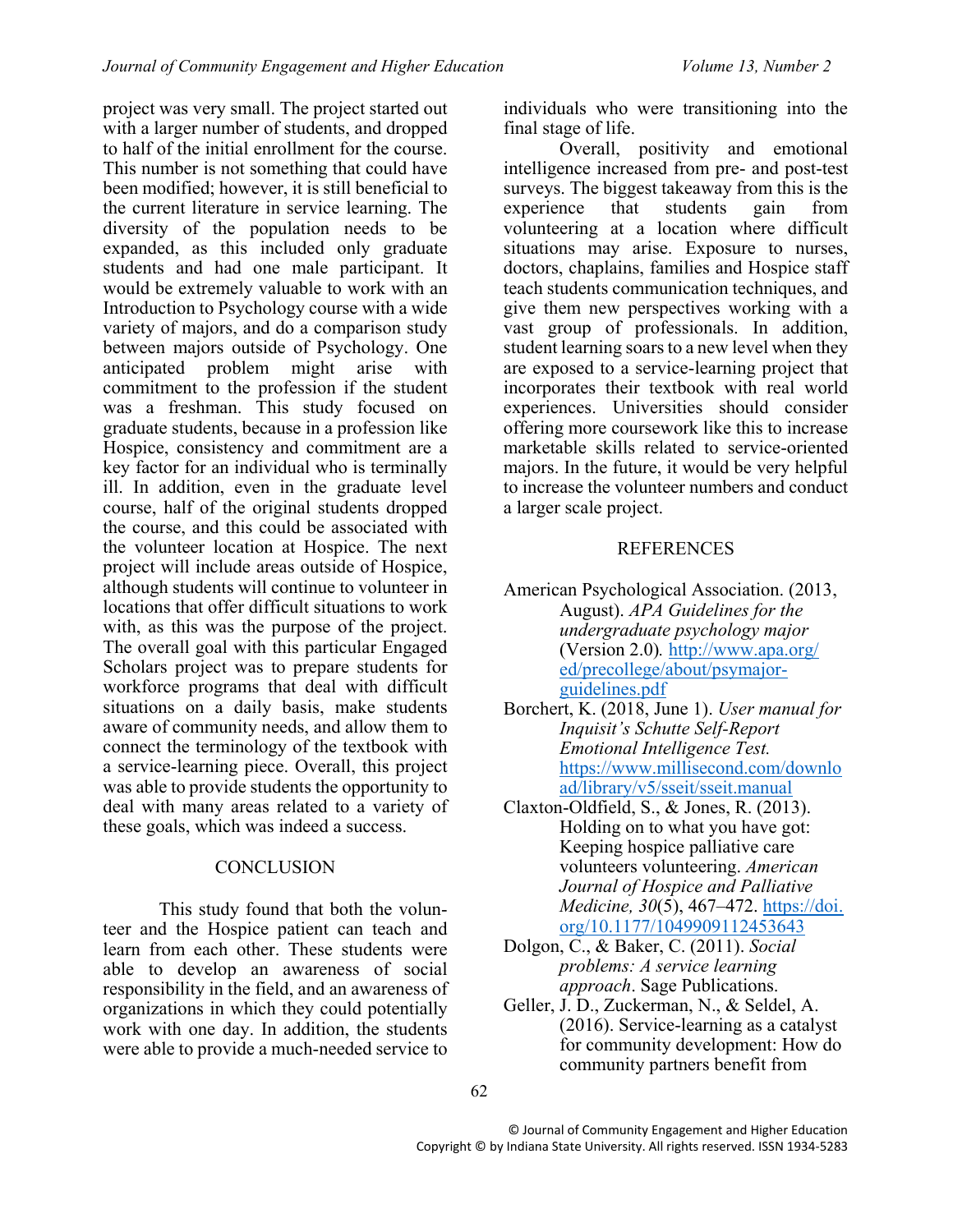service-learning? *Education and Urban Society, 48*(2), 151–175. [https://doi.org/10.1177/001312451351](https://doi.org/10.1177/0013124513514773) [4773](https://doi.org/10.1177/0013124513514773)

- Jeffreys, H. (1961). *Theory of Probability* (3rd ed.). Oxford University Press.
- Lundy, B. (2007). Service learning in lifespan developmental psychology: Higher exam scores and increased empathy. *Teaching of Psychology, 34*(1). [https://doi.org/10.1080/](https://doi.org/10.1080/%2000986280709336644)  [00986280709336644](https://doi.org/10.1080/%2000986280709336644)
- Manring, S. L. (2012). Tapping and fostering students' emotional intelligence through service-learning experiences. *Journal of Behavioral and Applied Management, 13*(3), 168–185.
- Mayer, J., & Salovey, P. (1993). The intelligence of emotional intelligence. *Intelligence, 17*, 433–442. https://doi. org/10.1016/0160-2896(93)90010-3
- McKenzie, J., Olson, R. E., Patulny, R., Bellocchi, A., & Mills, K. A. (2019). Emotion management and solidarity in the workplace: A call for a new research agenda. *The Sociological Review*, *67*(3), 672–688. https://doi. org/10.1177/0038026118822982
- Munter, J. (2002). Linking community and classroom in higher education: Service-learning and student empowerment. *Journal of Nonprofit & Public Sector Marketing, 10*(2), 151–164. [https://doi.org/10.1300/](https://doi.org/10.1300/%20J054v10n0209)  [J054v10n0209](https://doi.org/10.1300/%20J054v10n0209)
- University of Minnesota. (2015). *Principles of social psychology.* University of Minnesota Libraries Publishing. https://dx.doi.org/10.24926/8668.2001
- Van Campen, C., de Boer, A. H., & Iedema, J. (2013). Are informal caregivers less happy than noncaregivers? Happiness and the intensity of caregiving in combination with paid and voluntary work. *Scandinavian Journal of Caring Sciences*, *27*(1), 44–50. [https://doi.org/10.1111/j.1471-](https://doi.org/10.1111/j.1471-6712.2012.00998.x) [6712.2012.00998.x](https://doi.org/10.1111/j.1471-6712.2012.00998.x)

Vandervoort, D. (2006). The importance of emotional intelligence in higher education. *Current Psychology, 25*(1),  $4 - 7$ 

#### DECLARATIONS

#### **Funding and Competing Interests**

There are no financial or competing interests associated with this research, nor was this research funded. There was a small stipend paid upon completion of the Engaged Scholars project.

#### **Ethics Declarations**

This project was approved under the Institutional Review Board, and all participants gave consent to participate in the research. There were no conflicts of interest associated with the research.

#### **Author information**

This research project was completed solely by JB.

#### AUTHOR NOTE

Correspondence concerning this article should be addressed to Dr. Jamie Borchardt, Tarleton State University, Department of Psychological Sciences, Box T-0820, Stephenville, TX 76402, United States. Email: borchardt@tarleton.edu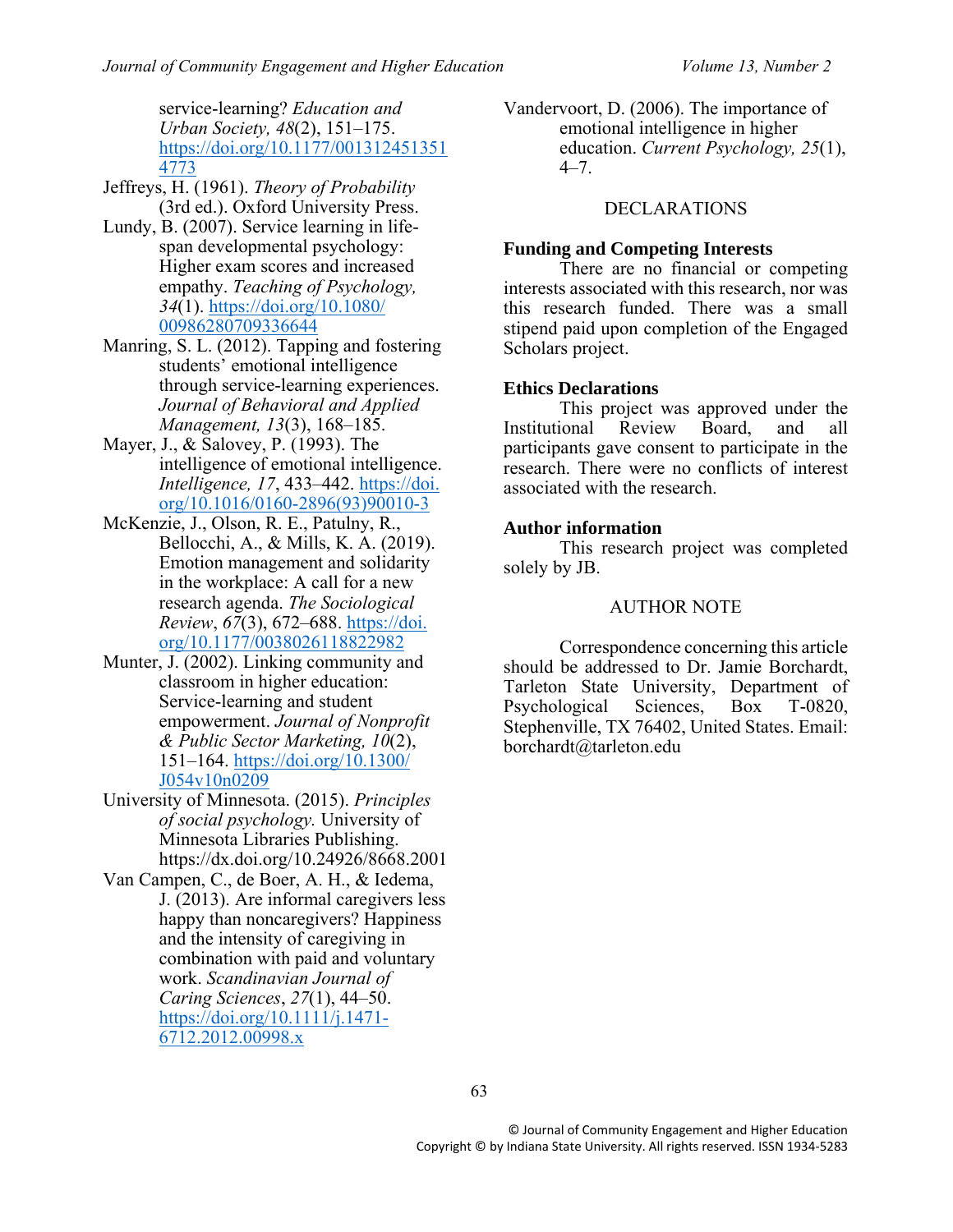#### APPENDIX **[\(Click here to return to original text.\)](#page-2-0)**

### **Discussion Board (DB) Postings**

### <span id="page-8-0"></span>**DB 1**

### **Part 1: About Me**

This is an online class, and because I will not be able to see everyone face-to-face, I want to know a little more about you. Please tell me a little about yourself. What made you come to graduate school? What do you see yourself doing in the future? What are some interesting things about you?

### **Part 2: Volunteering**

Did you know that employers have stated that although students have an education, they often lack the emotional know-how to handle a serious situation? I was proof of that experience. I was 21 years old with a Psychology degree, and had taken a job as a case manager with MHMR (that is what it was called at the time). I worked with individuals with schizophrenia, dementia, anxiety, depression, bipolar disorder, intellectual disabilities and borderline personality disorder (among others). I had read all about these disorders, and I was ready to tackle the world of mental health issues. My first crisis case was at the emergency room about a week after I started. A person had attempted suicide, and it was far more than I had ever anticipated seeing at 21. This encompassed my "on call" life for the next year, as I was the "suicide" qualified mental health professional (QMHP). I was not prepared for the cases that I worked with, including: serious mental health issues that led to the removal of personal rights due to safety risks, numerous emergency room and home visits. Learning how to work with police, doctors, nurses, judges, and being in an out of courtrooms. As I look back on that time, I now know that it is imperative to be exposed to these difficult situations early on, to prepare for these cases. If anyone would like more information on the above items, I am happy to make an appointment with you to discuss this in further detail. My situation above, is the reason that I am requiring you to volunteer at Hospice. I have no doubt that you will experience some tough things, but you may also walk away knowing that you did a lot of good. Think of it this way, a future employer will see this as a level of determination and a strength, and know that very few people will have this experience on their future resume or curriculum vitae. As you complete this course, think of it as a learning experience, and as you complete these questions, think of the areas that you might need more support with.

1. Have you ever volunteered before? If so, what was it like, what did you take away from the experience? How long did you volunteer?

2. What do you know about Hospice? I want you to go to the Hospice webpage and read their information, and comment using their website as a reference. If you have not done so already, you will need to go to the "Join the Team" tab and begin the process of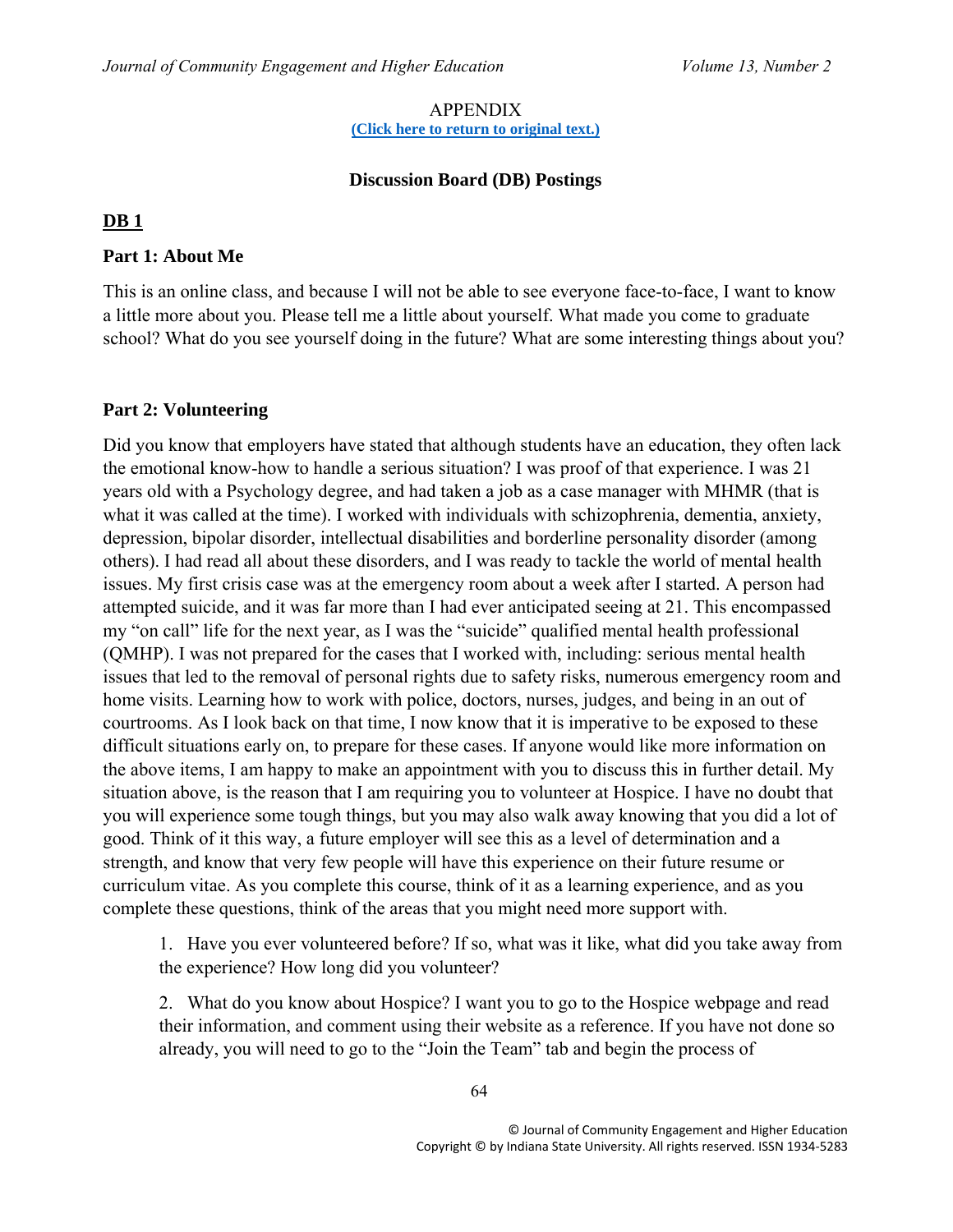volunteering. On the application page, please state that you are a student of mine, and that you are volunteering for my class, this will allow the Hospice coordinator to fill me in on the information regarding your placement.

3. What kind of things do you think will relate to the area of Social Psychology and Hospice? (I want you to use at least 2 references to relate the volunteer experience with Hospice). Do you have any concerns about volunteering, if so what are they?

## **DB 2**

### **Part 1-Social Psychology textbook**

From the online Social Psychology textbook, consider the following terms: Social influence, selfconcern and reciprocal altruism. Read the following articles (which should be free for you to access, let me know if you have trouble pulling up the free version):

http://journals.sagepub.com/doi/pdf/10.1080/00986280709336644 and

http://journals.sagepub.com/doi/pdf/10.1207/S15328023TOP2801\_02 and discuss how each one of the terms above could potentially relate to or influence the information presented in these articles. You should use the online textbook and these two articles as references for part one.

## **Part 2-Dolgon textbook**

In the Dolgon textbook, you should have read about poverty, inequality and homelessness in chapter 2. I want you to find outside resources that discuss the following issues: poverty and homelessness among children and the elderly. How are we addressing this issue in the U.S.? What percentage of children and the elderly face these problems? After reading about these areas in your textbook, and in your outside sources, what is something that surprised you? You will need to use your textbook and at least two outside references for part two.

## **Part 3-Volunteering**

Please tell me about your volunteer experience this week (use discretion when you are reporting about this experience, and keep in mind that we need to follow the regulations of HIPAA). What is a preconceived idea that you originally had about Hospice that has changed after volunteering during week one? Use your textbook to explain how reciprocal altruism plays into this experience this week. What kinds of things can you see that you are accomplishing through volunteering for this organization, specifically, what need are you fulfilling for the company of Hospice, and for the individual you are serving?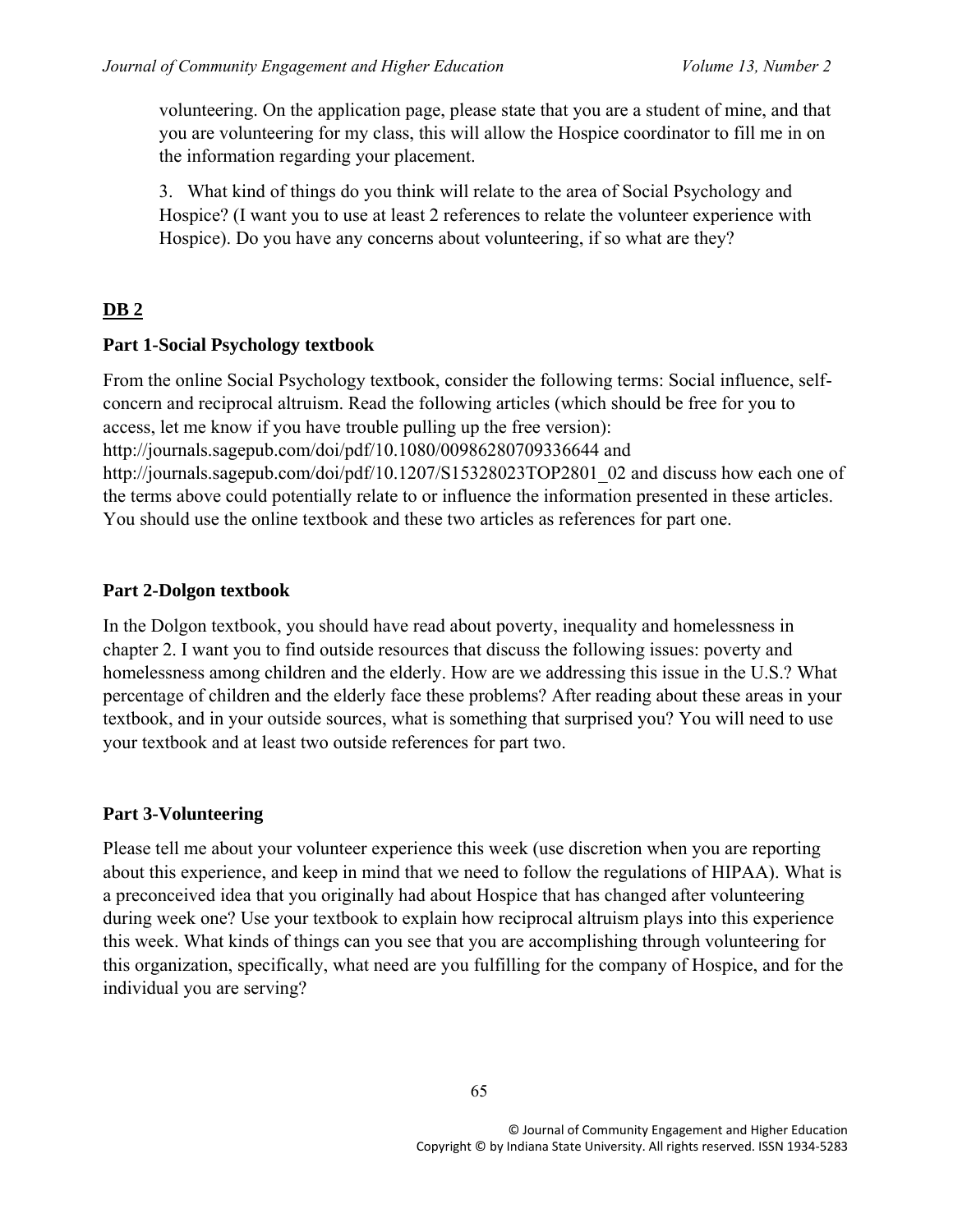## **DB 3**

## **Part 1- Video documentary**

This week you will need to complete a video documentary and post the link to the discussion board. This will be a short reflection related to the following items: Describe a goal and outcome that you want to achieve with the volunteer process. What skills are you bringing to the table after volunteering a few times? What has your experience been over the last few weeks in volunteering with Hospice? This should be no more than five minutes in length. You can upload a video link to YouTube, and post the link to our site. Please make this private, and do not include any identifying information in the video. You need to plan ahead, and do not wait until the last minute to upload this video, as they often take a lot of time to upload.

## **Part 2-Social Psychology textbook**

According to your Social Psychology text, describe the stages associated with general adaptation syndrome. In describing these stages, how would those working with the patient (nurses, doctors, staff, volunteers and family members) be able to self-regulate and deal with emotional situations that put stress on the body? What types of physiological and emotional impacts can long-term stress do to the body? You do not have to describe the effect associated with each person, rather generalize these and explain the overall impact.

### **Part 3-Social Problems textbook and two outside articles**

You will need to address one concept in chapter 4 of the Dolgon text and incorporate how volunteering and community service play into changing stereotypes and overcoming the unknown. How does incorporating service create social ties within the community? You will need to use the articles below, as well as the Dolgon text to complete this section.

Read the following articles to complete part 3:

- Gilster, M. E. (2012). Comparing neighborhood-focused activism and volunteerism: Psychological well-being and social connectedness. *Journal of Community Psychology* 40(7), 769-784. doi:10.1002/jcop.20528 URL: [http://eds.a.ebscohost.com/ehost/detail/detail?vid=2&sid=75](http://eds.a.ebscohost.com/ehost/detail/detail?vid=2&sid=75%206e2f56-1a70-4693-8194299abde9acd8%40sessionmgr4009&bdata=JnNpdGU9ZWhvc3Qt%20bGl2ZQ%3d%25%203d# A N = 2012-21603-001&db=psyh)  [6e2f56-1a70-4693-8194299abde9acd8%40sessionmgr4009&bdata=JnNpdGU9ZWhvc3Qt](http://eds.a.ebscohost.com/ehost/detail/detail?vid=2&sid=75%206e2f56-1a70-4693-8194299abde9acd8%40sessionmgr4009&bdata=JnNpdGU9ZWhvc3Qt%20bGl2ZQ%3d%25%203d# A N = 2012-21603-001&db=psyh)   $bG12ZQ\%3d\%3d\# A N = 2012-21603-001\&db=psyh$
- Bromnick, R., Horowitz, A., & Shepherd, D. (2012). The benefits of volunteering for psychology students. *Psychology Teaching Review* 18(2), 47-51. URL: [http://eds.b.ebscohost.com/](http://eds.b.ebscohost.com/%20ehost/detail/)  [ehost/detail/](http://eds.b.ebscohost.com/%20ehost/detail/) detail?vid=3&sid= 190cfe1a-430c-44aa-a405-8c1d86ed2033%40sessionmgr 101&bdata=JnNpdG U9ZWhvc3QtbGl2ZQ%3d%3d#AN=2012-28654-008&db=psyh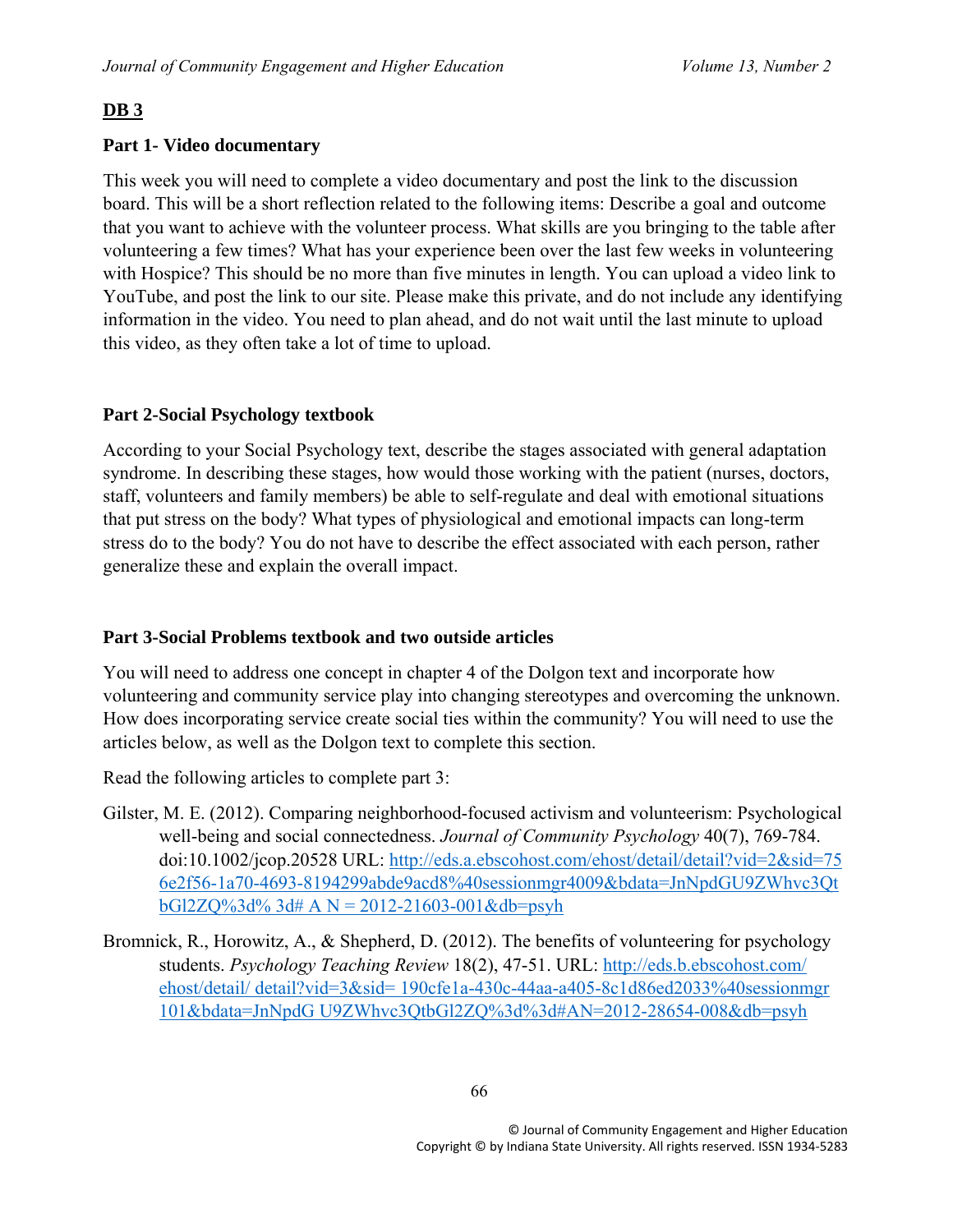## **DB 4**

## **Part 1-Social Psychology**

These questions came straight from the Social Psychology textbook, so all of the terms in questions 1-3 can be found there. Please use your textbook as a reference in this first section.

1. What is casual attribution? Describe a time when you used causal attribution to make an inference about another person's personality. What was the outcome of the attributional process? Do you think the attribution was accurate?

2. Consider a time when you made an attribution about your own success or failure. How did your analysis of the situation relate to Weiner's ideas about these processes?

3. What is the fundamental attribution error? Describe a time when you engaged in the fundamental attribution error, the actor-observer difference, or a self-serving attribution. What was the outcome of the error?

### **Part 2-Social Psychology paired with Hospice**

In the past two chapters of the Social Psychology textbook, you have read about attitudes, behaviors and perceptions. Now that you have been working with Hospice and have read up on all of these above items, what are your own perspectives and society's perspective regarding the following items: 1. The right to die, physician-assisted suicide; 2. The perception of suicide among the terminally ill.

You will need to use at least two outside articles to support your statements. There are a few states that allow physician-assisted suicide, please read up on this information.

### **DB 5**

This week, you were asked to watch the "When Kids Get Life" video on the PBS website. I would like to have your opinion on the documentary first, followed by facts related to your text and outside sources.

### **Part 1**

Discuss your opinion of the life in prison rule for those under the age of 18 in the state of Colorado. I would like specific details regarding the five cases; so that I know you watched the entire documentary. Did you know that this type of punishment took place? When did this take effect? Has this law ended, if so when? You will need to use at least one outside source for this section.